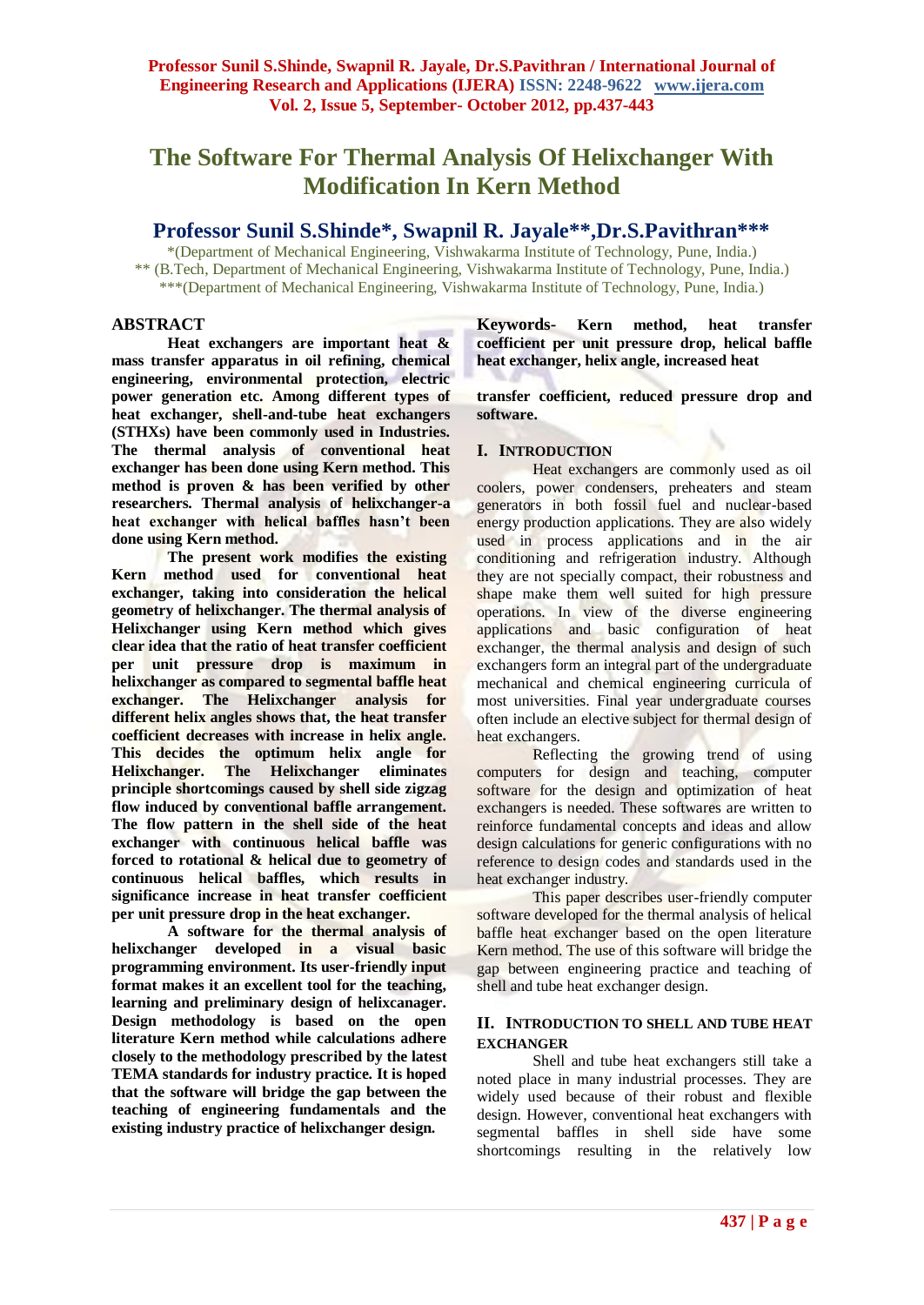conversion of pressure drop into a useful heat transfer.

The helixchanger – heat exchanger with shell side helical flow eliminates principle shortcomings caused by shell side zigzag flow induced by conventional baffle arrangements. Both hydrodynamic studies and testing of heat transfer and the pressure drop on research facilities and industrial equipment showed much better performance of helically baffled heat exchanger when compared with conventional ones. The new design causes near plug flow conditions and reduces dead zones within the shell space. These results in relatively high value of shell side heat transfer coefficient, low pressure drop, and low shell side fouling. Thus the helixchanger exhibits much more effective way of converting a pressure drop in to a useful heat transfer than conventional heat transfer.[1]



**Figure – 2 : Helixchanger**

## **III. DESIRABLE FEATURES OF HEAT EXCHANGERS:**

In order to obtain maximum heat exchanger performance at the lowest possible operating and capital costs without comprising the reliability, the following features are required of an exchange.

#### **A. Higher heat transfer coefficient and larger heat transfer area:**

These two factors increase the heat transfer rate for a given temperature difference and therefore improve the heat exchanger effectiveness or temperature approach.

A high heat transfer coefficient can be obtained by using heat transfer surfaces, which promote local turbulence for single phase flow or have some special features for two phase flow. Heat transfer area can be increased by using larger exchangers, but the more cost effective way is to use a heat exchanger having a large area density per unit exchanger volume. Foe some duties, such as those involving a gaseous phase, secondary heat transfer area is also useful. High area densities become economically even more attractive when an

exchanger is built from expensive special materials such as titanium or nickel.

#### **B. Lower pressure drop:**

Pumping costs are dependent on pressure drop within an exchanger. Therefore the lower pressure drop means lower operating costs. Normally devices or surfaces that provide high heat transfer coefficients also give high pressure gradients i.e. the pressure drop per unit length of flow path. Exchangers designed to give enhanced performance, however require shorter flow paths to achieve a given duty. It is therefore possible that these exchangers have a high pressure gradient but not so high pressure drop.

However, the segmental baffles have some adverse effects such as large back mixing, fouling, high leakage flow, and large cross flow. In addition, segmental baffles bring on significant pressure drop across the exchanger when changing the direction of flow. Recently, a new type of heat exchanger with helical baffles has been proposed to improve the performance on the shell side [6].

Compared to the conventional segmental baffled shell and tube exchanger Helixchanger offers the following general advantages:

- $\triangleright$  Increased heat transfer rate/ pressure drop ratio
- $\triangleright$  Reduced bypass effects.
- $\triangleright$  Reduced shell side fouling.
- $\triangleright$  Prevention of flow induced vibration.
- $\blacktriangleright$  Reduced maintenance

#### **C. Research aspects**

Research on the helixchanger has forced on two principle areas.

- Hydrodynamic studies on the shell side and
- Heat transfer and pressure drop studies on small scale and full industrial scale equipment.

Hydrodynamic studies were aimed at investigation of relation between the fluid stream momentum changes and heat transfer rate. With these tests, the influence of stagnant zones on the effective use of available heat transfer area and on the deviation from plug flow ideal could be investigated. The experimental method was based on stimulus response techniques modified for the specific purpose. Hydrodynamic studies on the helixchanger showed encouraging results- a low degree of back mixing and nearly negligible dead volume. [10]

The research program for heat transfer and pressure drop tests was guided by results of the hydrodynamic studies. Test units with optimum baffle arrangement (20°-40° helical angles) were investigated.[6]

The shell side heat transfer coefficient against the shell-side pressure drop, which offers a measure of conversion efficiency of the conventional segmental baffles as compared to that of helical baffles offer much higher conversion efficiency for converting a given pressure drop to heat transfer than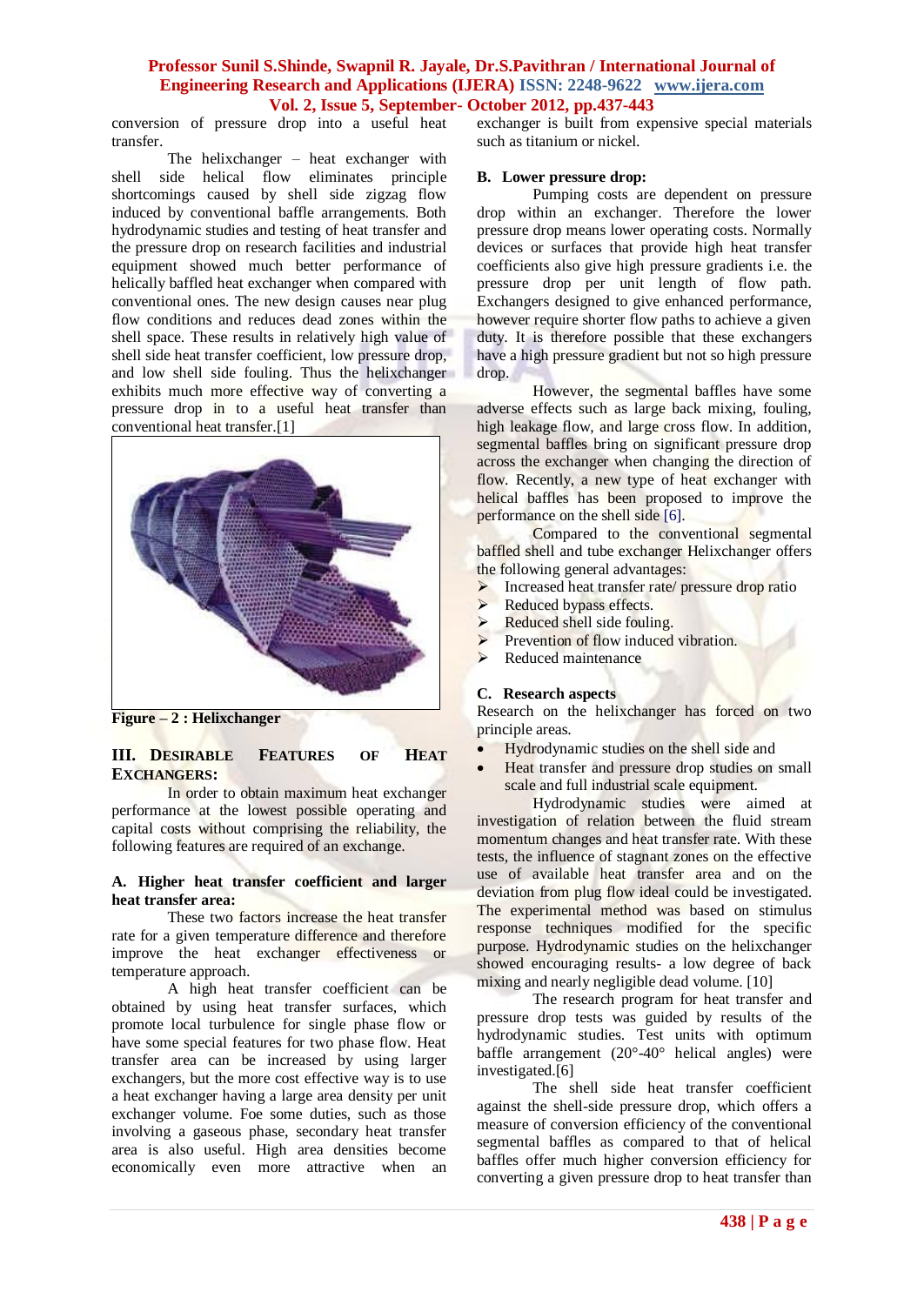the conventional segmental baffle. An interesting in figure is the dramatic improvement in conversion efficiency for the helical baffles at a helix angle of 40°. This dramatic improvement at 40° helix angle was confirmed by several repeated measurements. Recently, flow visualization tests offered some expiation for this phenomenon. The boundary layer on the tube surface follows the helical path and it appears to be fully developed just around a helix angle of 40°.

#### **D. Design aspects:**

An optimally designed helical baffle arrangement depends largely on the heat exchanger operating conditions and can be accomplished by appropriate design of helix angle, baffle overlapping, and tube layout. The cross sectional area of shell side flow channel is determined primarily by the shell inside diameter, tube outside diameter, tube layout and helix angle. A wide range of flow velocities can be achieved by variation of helix angle, analogous to variation of baffle spacing and baffle cut in segmentally baffled heat exchanger. The overlapping of helical baffles is the parameter that can substantially affect the shell side flow pattern. Especially in case where adjacent baffle touch at the perimeter, the large triangular free flow area between the baffles can cause a bypass stream with significant longitudinal flow component. In order to counter this, baffle overlapping is used to minimize the bypass stream.

In the original method an ideal shell-side heat transfer coefficient is multiplied by various correction factors for flow distribution and the nonidealities such as leakage streams, bypass stream etc. for helical baffle geometry it is suggested that some correction factor are not required; at the same time new are introduced



**Figure - 3: Helixchanger flow pattern**

#### **Important Parameters***:*

- Pressure Drop
- Baffles pitch(Helix angle) angle (*φ*<sub>S</sub>)
- Baffle space  $(H_s)$
- Surface area (A)
- Heat transfer coeff. (h)

In designing of helixchangers, pitch angle, baffle's arrangement, and the space between two

baffles with the same position are important parameters. Baffles pitch angle  $(\varphi_S)$  is the angle between flow and perpendicular surface on exchanger axis and  $H_s$  is space between two following baffles with the same situation. These parameters are shown in Figure - 5.1



**Figure - : A schematic of heat exchangers with helical baffles (left), pitch angle**  $(\varphi_s)$  **and baffle space (Hs) (right).** 

Optimum design of helical baffle heat exchangers is depended on operating condition of heat exchanger, and it can be followed and completed by consideration of proper design of pitch angle, overlapping of baffles and tube's layout. Changing the pitch angle in helical baffle system can create wide range of flow velocities as the baffle space and baffle cut in traditional heat exchangers. Moreover, overlapping of helical baffles is a parameter that can affect significantly on shell side flow pattern.

Heat transfer coefficients and pressure drop calculations are the main part of design of heat exchangers with a given duty. In traditional approaches such as Kern and Bell–Delaware methods a design starts with a specified primary guess for the overall heat transfer coefficient and geometry of exchanger so that at the end of one run of calculations the pressure drops are re-calculated and compare with the maximum available pressure drops given in a process.

#### **IV. THERMAL ANALYSIS OF HELICAL BAFFLE HEAT EXCHANGER**

In the current paper, thermal analysis has been carried out using the Kern's method. The thermal parameters necessary to determine the performance of the Heat Exchanger have been calculated for Segmental baffle heat Exchanger following the Kern"s method, and suitable modifications made to the method then allow us to apply it for the helical baffle Heat Exchanger which is the subject area of interest. Also, the comparative analysis, between the thermal parameters of the two Heat exchangers has been carried out, that clearly indicates the advantages and disadvantages of the two Heat Exchangers.

## **4.1 Heat Exchanger Data at the shell side**

Table 1. Input data – Shell Side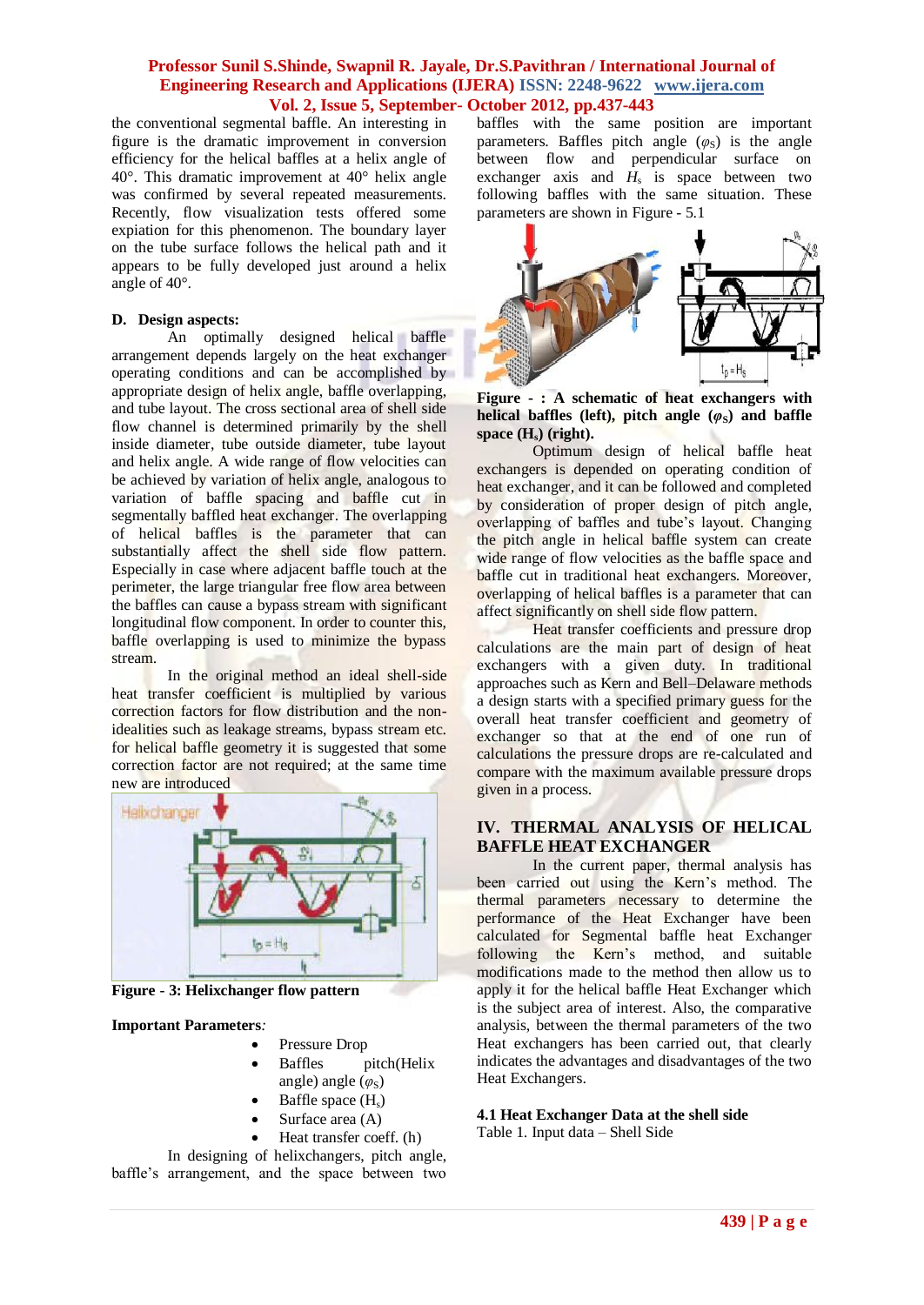×

| <b>Property</b>         | Synbol | Unit               | Cold<br>Water<br>(Shell) | Hot<br>Water<br>(Tube) |
|-------------------------|--------|--------------------|--------------------------|------------------------|
| Specific<br>Heat        | Cp     | KJ/kg.<br>K        | 4.178                    | 4.178                  |
| Thermal<br>Conductivity | K      | W/m. K             | 0.6150                   | 0.6150                 |
| <b>Viscosity</b>        | μ      | kg/m. s            | 0.001                    | 0.001                  |
| Prandtl's<br>Number     | Pr     |                    | 5.42                     | 5.42                   |
| Density                 | P      | $1 \text{ kg/m}^3$ | 996                      | 996                    |

| $\frac{1}{1}$ S. No. | Quantity                                | Symbol            | <b>Value</b>      |
|----------------------|-----------------------------------------|-------------------|-------------------|
|                      | Shell side fluid                        |                   | Water             |
| $\overline{2}$ .     | Volume flow rate                        | $(Q_s)$           | 60 lpm            |
| 3.                   | Shell side Mass flow rate               | $(m_{s})$         | 1 kg/sec          |
| $\overline{4}$ .     | Shell ID                                | $(D_{is})$        | $0.153 \text{ m}$ |
| 5.                   | Shell length                            | (L <sub>s</sub> ) | $1.123 \text{ m}$ |
| 6.                   | Tube pitch                              | $(P_t)$           | 0.0225m           |
| 7.                   | No. of passes                           |                   | 1                 |
| 8.                   | <b>Baffle</b> cut                       |                   | 25%               |
| 9.                   | <b>Baffle</b> pitch                     | $(L_B)$           | $0.060 \text{ m}$ |
| 10.                  | Shell side nozzle ID                    |                   | $0.023 \text{ m}$ |
| 11.                  | <b>Mean Bulk Temperature</b>            | (MBT)             | 30 °C             |
| 12.                  | No. of baffles                          | $(N_b)$           | 17                |
| 13.                  | Shell side Mass velocity /<br>mass flux | $(M_{\rm F})$     | kg<br>$(m^2s)$    |

| 4.2 Heat Exchanger data at the tube side |
|------------------------------------------|
| Table 2. Input $data - Tube side$        |
|                                          |

| S. No. | Quantity                    | Symbol        | <b>Value</b>          |
|--------|-----------------------------|---------------|-----------------------|
| 1.     | Tube side fluid             |               | Water                 |
| 2.     | Volume flow rate            | $\phi$        | 10 lpm.               |
| 3.     | Tube side Mass flow<br>rate | $(\dot{m}_t)$ | 0.17<br>kg/sec        |
| 4.     | Tube OD                     | $(D_{ot})$    | $0.0120 \,\mathrm{m}$ |
| 5.     | Tube thickness              |               | $0.0013 \text{ m}$    |
|        |                             |               |                       |

| 6. | Number of Tubes             |               |                   |
|----|-----------------------------|---------------|-------------------|
|    | Tube side nozzle ID         |               | $0.101 \text{ m}$ |
|    | Bulk<br>Mean<br>Temperature | $(MBT)$ 30 °C |                   |

4.3 Fluid Properties

Table 3: Fluid properties



Figure - 4 plot of 'f' as a function of shell-side Reynold"s number

4.4 Thermal analysis of Helical Baffle Heat Exchanger :

(Baffle Helix Angle 25˚) 1.  $C' = 0.0105$ 2. Baffle Spacing  $(L_b)$  $L_b = π · D_{is} · tan φ$ ...(where  $\phi$  is the helix angle = 25°)  $=\pi \cdot 0.153 \cdot \tan 25$  $= 0.2241$ 3. Cross-flow Area  $(A<sub>S</sub>)$  $A_S = (D_{is} \cdot C' \cdot L_B) / P_t$  $= (0.153 \cdot 0.0105 \cdot 0.2241) / 0.0225$  $= 0.016$  m<sup>2</sup> 4. Equivalent Diameter  $D_E = 0.04171$  m. 5. Maximum Velocity  $(V_{max})$  $V_{\text{max}} = \dot{m}_{\text{s}} / A_{\text{s}}$  $= 0.001 / (0.016)$  $= 0.0625$  m/s 6. Reynold"s number (Re)  $Re = (\rho \cdot V_{max} \cdot D_E) / \mu$  $= (996 \cdot 0.0625 \cdot 0.04171) / 0.001$  $= 2596.44$ 7. Prandtl"s no.  $Pr = 5.42$ 8. Heat Transfer Co-efficient  $(\alpha_0)$  $\alpha_{\rm o}$ = (0.36 ⋅ K ⋅ Re<sup>0.55</sup> ⋅ Pr<sup>0.33</sup>) / R ⋅ D<sub>E</sub>  $= (0.36 \cdot 0.6150 \cdot 2596.44^{0.55} \cdot 5.42^{0.33}) / 0.04171$  $= 699.94 \text{ W/m}^2\text{K}$ 8. No. of Baffles  $(N_b)$  $N_b = L_s / (L_b + \Delta_{SB})$  $= 1.123 / (0.2241 + 0.005)$  $\approx$  5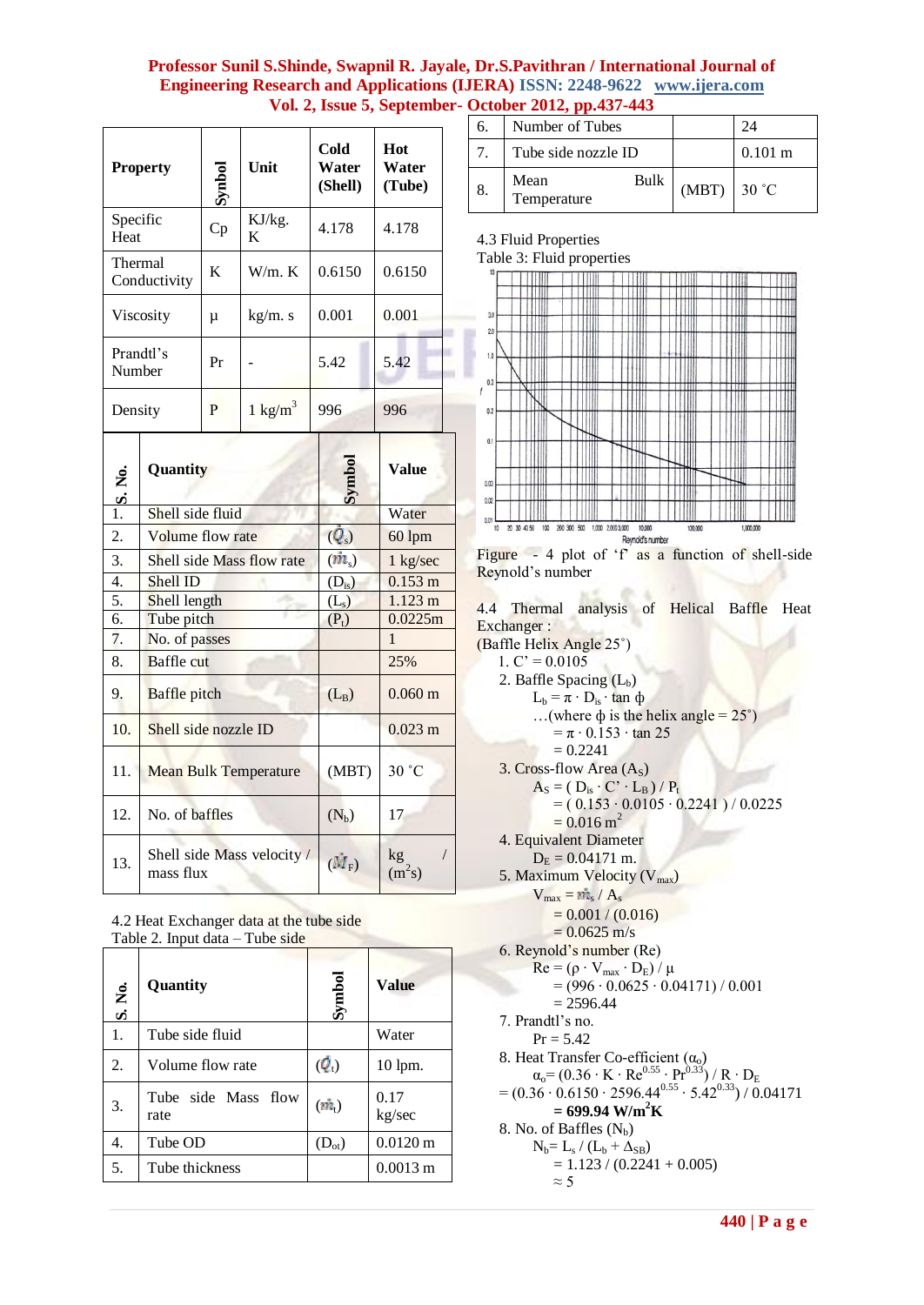9. Pressure Drop  $(\Delta P_S)$  $ΔP<sub>S</sub> = [4 ⋅ f ⋅ M̄<sub>F</sub><sup>2</sup> ⋅ D<sub>is</sub> ⋅ (N<sub>b</sub> + 1)] / (2 ⋅ ρ ⋅ D<sub>E</sub>)$  $= 15.52$  Pa

```
= 0.01552KPa
```
**V. THE SOFTWARE FOR THERMAL ANALYSIS OF HELIXCHANGER** 

## **A. Introduction**

A software for the thermal analysis of helixchanger developed in a visual basic programming environment. Its user-friendly input format makes it an excellent tool for the teaching, learning and preliminary design of helixcanager. Design methodology is based on the open literature Kern method while calculations adhere closely to the methodology prescribed by the latest TEMA standards for industry practice. It is hoped that the software will bridge the gap between the teaching of engineering fundamentals and the existing industry practice of helixchanger design. Reflecting the growing trend of using computers for design and teaching, computer software for the design and optimization of heat exchangers is needed. These softwares are written to reinforce fundamental concepts and ideas and allow design calculations for generic configurations with no reference to design codes and standards used in the heat exchanger industry.

#### **B. Description of Software**

The shell and tube heat exchanger design software is developed for use in the teaching of thermal design of shell and tube heat exchangers usually at the senior undergraduate level of a mechanical or chemical engineering course. It may also be used for the preliminary design of shell and heat exchangers in actual industrial applications. Developed in Visual basic programming environment, the Microsoft Windows-based Software can be compatible for personal computer with at least 250 MB of RAM and at least 2MB of free hard disk space.

#### **C. Components of the software**

The software consists of five options viz. Parameter, Calculations, Sketch, Plots and Print. The calculation option allows user to get thermal analysis of the shell and tube heat exchanger to be determined based on inputs of fluids temperatures, flow rates, helix angle and dimensional constraints. The user can call out a sketch screen showing the different geometrical configurations of helical baffle heat exchangers. Thermo physical properties of common fluids are included in the software. The existing databases of fluid properties cater for water. The software allows for user input of thermo physical properties of fluids. The inputs taken from user are in SI system. One more feature is set in this software apart from most software developed for educational applications. Firstly, it calculates different parameters like pressure drop, heat transfer coefficient of the heat exchanger for particular set of input given. Then

it can be saved into excel background which can be conveniently used analysis of the heat exchanger. This feature is useful for the generation of design reports. Detailed calculation steps are also available to facilitate the understanding of concepts used in the design. This feature sets this software apart from most commercial packages which behave like black boxes and have no pedagogical use.

#### **D. Tutorial**

#### Step1:

Step2:

Double click on the HXDE.xlsm file. A visual basic window will appear on the screen. It contains various tabs. After clicking on each tab a new window will appear. This new window will either takes some input from user or it shows the result. For thermal analysis of helix changer first click on the Parameters tab.

| PARAMETERS | CALCULATIONS | <b>SKETCH</b> | <b>PLOTS</b> | PRINT RESULT |
|------------|--------------|---------------|--------------|--------------|
|            |              |               |              |              |
|            |              |               |              |              |
|            |              |               |              |              |
|            |              |               |              |              |

As user clicks on the parameters tab, It will ask the user "If you want to change the previously entered input then click YES else NO". The following window will appear on the screen once you click on YES button. In this window user has to enter several input parameters which are needed for further analysis. After entering all the parameters click on the BACK button.

| 0.1530                                   | TUBE OD (m)             | 0.0120 |
|------------------------------------------|-------------------------|--------|
| 1.1230                                   | TUBE THICKNESS (m)      | 0.0013 |
| 0.0225                                   | NO OF TUBES             | 24     |
| $\,$ 1                                   | TUBE SIDE NOZZLE ID (m) | 0.101  |
| 0.20                                     |                         |        |
| 0.0230                                   |                         |        |
| SHELL SIDE                               | TUBE SIDE               |        |
| COLD WATER                               | HOT WATER               |        |
| SPECIFIC HEAT CAPACITY (KJ/kgK)<br>4.178 | 4.178                   |        |
|                                          |                         |        |
| THERMAL CONDUCTIVITY (W/mK)<br>0.615     | 0.615                   |        |
|                                          |                         |        |

#### Step3:

As you click on the CALCULATION button, a new window will appear. Read the note which is mentioned in this window. The inputs which are varying every time are taken from the user in this step. Enter the shell side and tube side inputs in the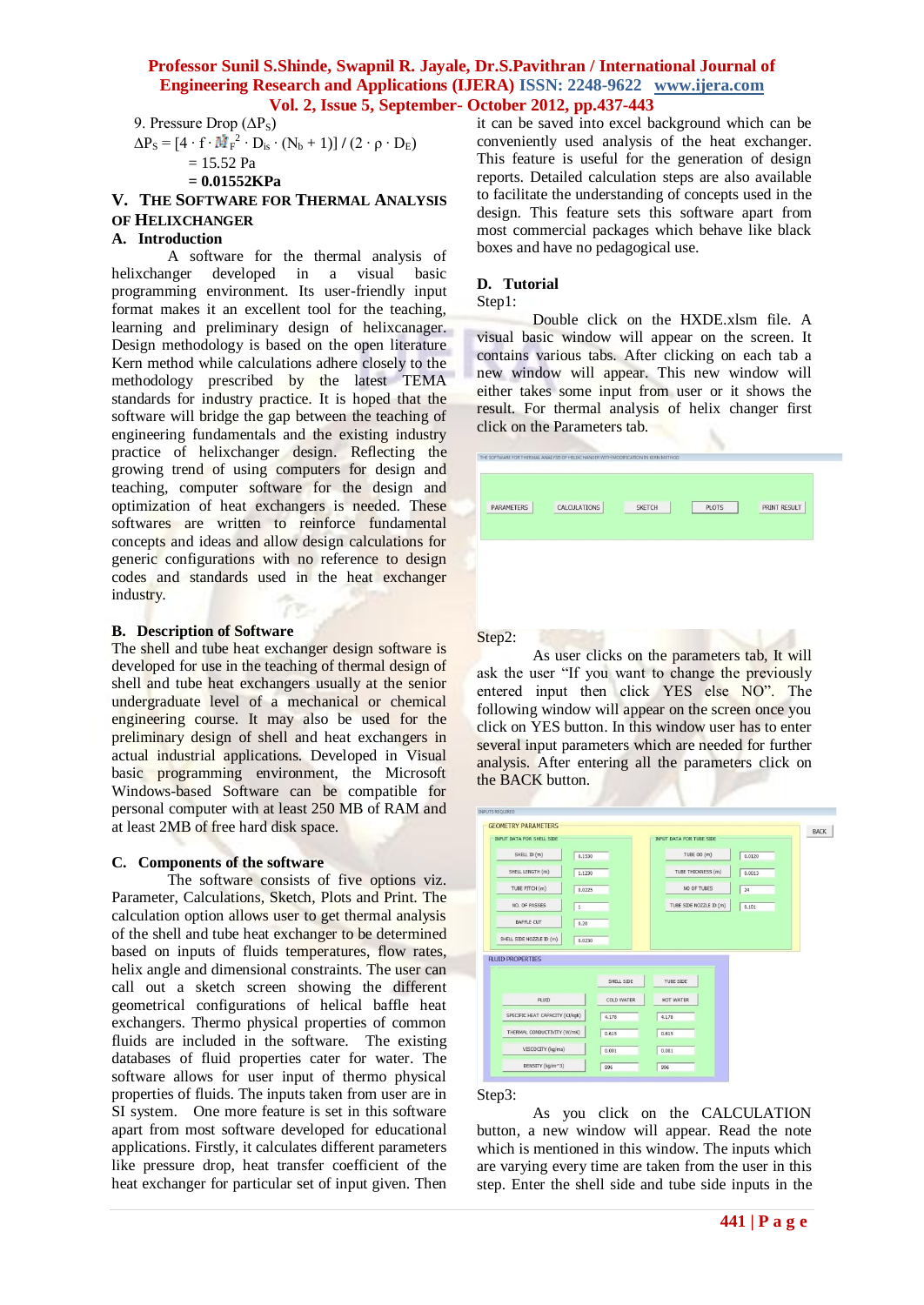respective boxes. The unit in which the input parameter is to be entered is shown. Helix angle also can be varied. After entering all varying inputs, click on calculation button. A new frame will appear in the same window which will give you all calculated parameters for particular input. To save this calculated results click on the button is shown in "SET OF READINGS" frame. To close this window at any instant, drag the window to the left side and then close it. After closing this window background calculation Excel sheet will appear. In this sheet user can view the calculations.

| <b>STEPS TO FOLLOWED:</b><br>1) ENTER THE INPUT VALUE<br>2) CLICK ON CALCULATE BUTTON<br><b>3) CLICK ON SET OF READINGS TO SAVE DATA</b>       | Note: Water is used as the shell side as well as<br><b>BACK</b><br>the tube side fluid, the heat exchanger is a one<br>pass cross flow type heat exchanger.                                                                                                            |
|------------------------------------------------------------------------------------------------------------------------------------------------|------------------------------------------------------------------------------------------------------------------------------------------------------------------------------------------------------------------------------------------------------------------------|
| <b>INPUT</b><br><b>INPUT DATA- SHELL SIDE</b><br><b>INPUT DATA SHELL SIDE</b><br>Mass flow rate<br>$\mathbf{1}$<br>Helix angle in degree<br>25 | SFT OF READINGS<br><b>INPUT DATA-TUBE SIDE</b><br><b>INPUT DATA TUBE SIDE</b><br><b>LINITS</b><br>5 <sup>5</sup><br>$\overline{3}$<br>$\overline{2}$<br>$\overline{4}$<br>Mass flow rate<br>kq/s<br>0.17<br>Ċ<br>10<br>$6\phantom{1}$<br>$\boldsymbol{8}$<br>CALCULATE |
| <b>RESULT</b><br>1) Cross Flow Area                                                                                                            | 0.016003392732438                                                                                                                                                                                                                                                      |
|                                                                                                                                                | m <sup>2</sup>                                                                                                                                                                                                                                                         |
| 2) Maximum Velocity                                                                                                                            | m <sup>2</sup><br>6.24867499485316E-02                                                                                                                                                                                                                                 |
| <b>3)Heat Transfer Coefficient</b>                                                                                                             | 699.830457046867<br>$W/m^2K$                                                                                                                                                                                                                                           |
| 4) Pressure Drop                                                                                                                               | 15.5289333358509<br>kg/m <sup>2</sup>                                                                                                                                                                                                                                  |
| 5)HTC / Pressure Drop                                                                                                                          | 45.0662284338103                                                                                                                                                                                                                                                       |

#### Step 4:

The sketch of helical baffle heat exchanger is shown in this window. This window will appear after clicking SKETCH button in the main window. This sketch shows the flow pattern in the helical baffle heat exchanger. The baffle which is shown in the 3-d diagram is continuous helical baffle.



Step 5:

The calculated results for varying input parameter are saved in the background. From these results various graphs are plotted. These graphs are visible to user after clicking on PLOT button in the main window. ass flow rate Vs HTC/Pressure drop Helix angle Vs HTC de Vs HTC/Pre

#### Step 6:

Pressure drop and heat transfer coefficient is calculated for varying mass flow rate and helix angle. The calculated values are shown in table for respective mass flow rate and helix angle. From these results various graphs are plotted. User will get print for the saved data after clicking on the print button. It contains all varying parameter and calculated results for respective input parameter.

| Sr no.             | Mass flow rate(kg/sec) HTC / Pressure drop |             | HTC(W/m^2K) | Pressure drop( $Kg/m^2$ ) | Helix angle |
|--------------------|--------------------------------------------|-------------|-------------|---------------------------|-------------|
|                    |                                            | 45.06622843 | 699.830457  | 15.52893334               | 25          |
|                    | 1.1                                        | 41.89094899 | 719.4965925 | 17.17546653               | 26          |
|                    | 1.2                                        | 47.2101071  | 736.8366028 | 15.60760286               | 27          |
|                    | 1.3                                        | 44.71644118 | 752.16078   | 16.82067625               | 28          |
|                    | 1.4                                        | 42.65912769 | 765.7192699 | 17.94971701               | 29          |
| 6                  | 1.5                                        | 40.94605166 | 777.7164376 | 18.99368574               | 30          |
|                    | 1.6                                        | 39.50983488 | 788.3211412 | 19.95252938               | 31          |
| $\mathbf{\hat{x}}$ | 1.7                                        | 38.30017025 | 797.6742526 | 20.8269114                | 32          |
| 9                  | 1.8                                        | 37.27883298 | 805.8942724 | 21.61801237               | 33          |
| 10                 | 1.9                                        | 45.52042851 | 813.081595  | 17.86190556               | 34          |

#### **VI. SOFTWARE UTILIZATION IN DESIGN EDUCATION**

The software is suitable for teaching thermal design of shell and tube heat exchangers to senior undergraduate students in mechanical and chemical engineering and also to train new graduate engineers in thermal design. Students may be asked to use the software to undertake a few mini projects in shell and tube heat exchanger design.

#### **VII. LIMITATIONS OF THE SOFTWARE**

Since the software is developed in the college with limited manpower and financial resources, it will not have the aesthetic appearance and database of commercially developed ones.

At present, thermo physical properties of two fluids are stored in the database. It is a simple though tedious task of incorporating more fluid data into the software. This limitation does not hinder the use of the software and in fact allows the student the opportunity to search for thermo physical data of fluids encountered in engineering applications.

#### **VIII. CONCLUDING REMARKS**

Software has been developed for the thermal design of helical baffle heat exchanger based on the Kern method. Students can use it to learn the basics of helical baffle heat exchanger at their own pace.

As with the case of all software, it is always in a constant state of development. The addition of a mechanical design and optimization are some of the enhancements are needed in this software. It is hoped that the software will bridge the gap between the